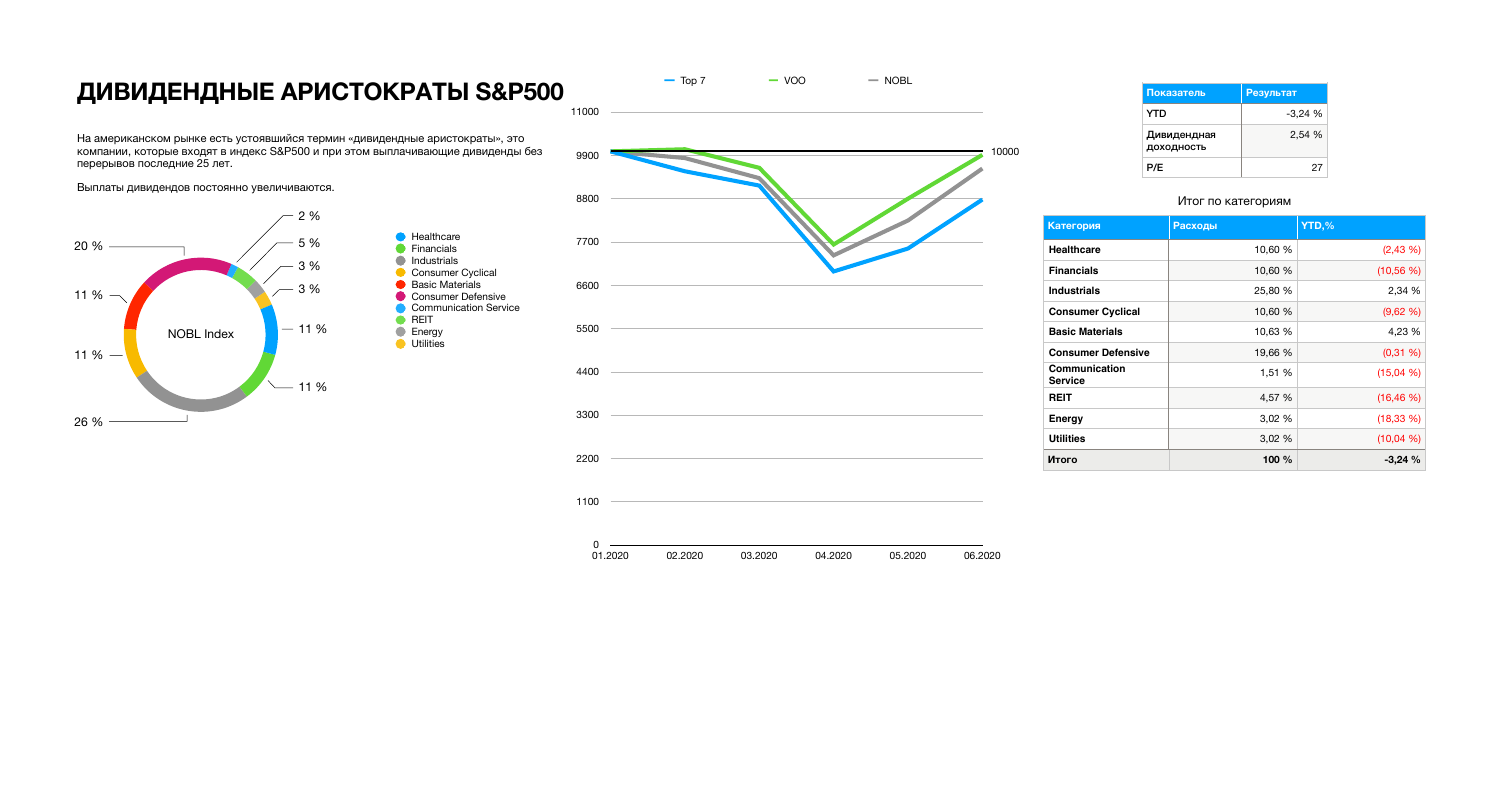| Таблица ∶ |  |
|-----------|--|
|-----------|--|

|                  | Тикер                                                                         | <b>Наименовани</b>                                    | Категория                                             | <b>Dividend</b>  | Годовые<br>выплать     | <b><i>MTOFO Div</i></b> P/E     |                | <b>EPS</b>             | <b>Beta</b>  | Цена                          | Количество<br>акций  | Текущая<br><b>СТОИМОСТЬ</b> | Стоимость на<br>01.01.2020 | Вес в индексе    | Цена на<br>01.01.2020  | Рост с начала<br>года          | 10.01.2020                 | 03.02.2020                 | 02.03.2020                | 01.04.2020              | 04.05.2020               |
|------------------|-------------------------------------------------------------------------------|-------------------------------------------------------|-------------------------------------------------------|------------------|------------------------|---------------------------------|----------------|------------------------|--------------|-------------------------------|----------------------|-----------------------------|----------------------------|------------------|------------------------|--------------------------------|----------------------------|----------------------------|---------------------------|-------------------------|--------------------------|
|                  | <b>CAH</b>                                                                    | <b>Cardinal Health</b><br>Inc.                        | <b>Healthcare</b>                                     | 3,43 %           | $1,94$ \$              | 384,12\$                        |                | $-14,14$ \$            | 1,00         | $57,27$ \$                    | 198                  | 11339,46 \$                 | 10024,74 \$                | 1,51 %           | 50,63\$                | 1314,72 \$                     | 10024,74 \$                | 10149,48 \$                | 10695,96 \$               | 9446,58 \$              | 9309,96 \$               |
| $2 \mid$         | <b>AFL</b>                                                                    | AFLAC                                                 | <b>Financials</b>                                     | 2,85 %           | $1,12$ \$              | 216,16\$                        | 10,18          | $3,98$ \$              | 0,89         | 40,53 \$                      | 193                  | 7822,29 \$                  | 10049,51 \$                | 1,51 %           | 52,07\$                | $-2227,22$ \$                  | 10049,51 \$                | 10037,93 \$                | 8740,97\$                 | 6156,70\$               | 6899,75 \$               |
|                  | $3$ PBCT                                                                      | Incorporated<br>People's                              | <b>Financials</b>                                     | 5,69 %           | $0,72$ \$              | 441,36 \$                       | 10,61          | $1,27$ \$              | 1,25         | 13,45 \$                      | 613                  | 8244,85\$                   | 10004,16\$                 | 1,51 %           | 16,32\$                | $-1759,31$ \$                  | 10004,16\$                 | 9550,54 \$                 | 9127,57\$                 | 6326,16\$               | 7257,92 \$               |
|                  | <b>BEN</b>                                                                    | Franklin Resources,<br>Inc.                           | <b>Financials</b>                                     | 5,00 %           | $1,08$ \$              | 432,00 \$                       | 11,60          | 1,96\$                 | 1,30         | 22,70\$                       | 400                  | 9080,00\$                   | 10008,00\$                 | 1,51 %           | 25,02\$                | $-928,00$ \$                   | 10008,00\$                 | 10080,00 \$                | 9340,00\$                 | 6344,00\$               | 7332,00 \$               |
|                  | WBA                                                                           | <b>Walgreens Boots</b>                                | <b>Healthcare</b>                                     | 4,14 %           | 1,83\$                 | 338,55 \$                       | 11,66          | $3,89$ \$              | 0,56         | 45,35\$                       | 185                  | 8389,75\$                   | 10030,70\$                 | 1,51 %           | 54,22\$                | $-1640,95$ \$                  | 10030,70\$                 | 9425,75 \$                 | 8900,35\$                 | 7960,55\$               | 7853,25                  |
|                  | <b>CAT</b>                                                                    | Alliance, Inc.<br>Caterpillar, Inc.                   | <b>Industrials</b>                                    | 3,19 %           | $4,12$ \$              | 284,28                          | 14,28          | $9,46$ \$              | 1,08         | 135,12\$                      | 69                   | 9323,28 \$                  | 10082,97\$                 | 1,52 %           | 146,13\$               | $-759,69$ \$                   | 10082,97\$                 | 8954,13\$                  | 8804,40\$                 | 7683,15\$               | 7432,68 \$               |
|                  | GD                                                                            | General Dynamics<br>Corporation                       | <b>Industrials</b>                                    |                  | $3,82$ \$              | 214,03\$                        | 14,06          | 11,54 \$               | 0,99         | 162,22\$                      | 56                   | 9084,32\$                   | 10052,56 \$                | 1,51 %           | 179,51 \$              | $-968,24$ \$                   | 10052,56 \$                | 9890,72\$                  | 9241,68\$                 | 7134,40 \$              | 6987,68 \$               |
|                  | <b>LEG</b>                                                                    | Leggett & Platt,                                      | <b>Consumer Cyclical</b>                              | 4,47 %           | 1,60\$                 | 324,80 \$                       | 15,76          | $2,36$ \$              | 1,57         | 37,15\$                       | 203                  | 7541,45 \$                  | 10038,35 \$                | 1,51 %           | 49,45\$                | $-2496,90$ \$                  | 10038,35 \$                | 9532,88 \$                 | 8170,75\$                 | 4957,26\$               | 6914,18 \$               |
|                  |                                                                               | Incorporated<br>Raytheon                              |                                                       | 2,81 %           | 1,90\$                 | 199,50 \$                       | 13,4           | 4,80\$                 | 0,86         | 72,07\$                       | 105                  | 7567,35 \$                  | 10034,80 \$                | 1,51 %           | 95,57\$                | $-2467,45$ \$                  | 10034,80 \$                | 9908,59 \$                 | 8859,25\$                 | 6037,67\$               | 6179,25\$                |
|                  | <b>RTX</b>                                                                    | Technologies<br>Corporati                             | <b>Industrials</b>                                    |                  |                        |                                 |                |                        |              |                               |                      |                             |                            |                  |                        |                                |                            |                            |                           |                         |                          |
| 10               | <b>ALB</b>                                                                    | Albemarle<br>Corporation                              | <b>Basic Materials</b>                                | 1,93 %           | $1,54$ \$              | 214,06\$                        | 17,68          | 4,77\$                 | 1,47         | 84,31\$                       | 139                  | 11719,09 \$                 | 10021,90\$                 | 1,51 %           | 72,10\$                | 1697,19 \$                     | 10021,90 \$                | 11229,81 \$                | 11717,70\$                | 7622,76 \$              | 7959,14\$                |
| 11               | CB                                                                            | Chubb Limited                                         | <b>Financials</b>                                     | 2,32 %           | $3,12$ \$              | 209,04 \$                       | 17,53          | $8,02$ \$              | 0,72         | 140,67\$                      | 67                   | 9424,89\$                   | 10116,33 \$                | 1,52 %           | 150,99\$               | $-691,44$ \$                   | 10116,33 \$                | 10266,41 \$                | 10171,27\$                | 6979,39\$               | 6655,78 \$               |
|                  | $\begin{array}{ c c c }\n\hline\n & 12 & \text{ADM} \\ \hline\n\end{array}$   | Archer-Daniels-<br>Midland Company                    | <b>Consumer Defensive</b>                             | 3,50 %           | $1,44$ \$              | 328,32 \$                       | 15,63          | $2,72$ \$              | 0,95         | 42,52 \$                      | 228                  | 9694,56\$                   | 10020,60 \$                | 1,51 %           | 43,95 \$               | $-326,04$ \$                   | 10020,60 \$                | 10250,88 \$                | 8855,52 \$                | 7722,36\$               | 7925,28 \$               |
|                  | $\begin{array}{ c c c }\n\hline\n & 13 & \text{TROW} & \end{array}$           | T. Rowe Price<br>Group, Inc.                          | <b>Financials</b>                                     | 2,85 %           | $3,60$ \$              | 284,40 \$                       | 15,99          | $8,02$ \$              | 1,16         | 128,28\$                      | 79                   | 10134,12 \$                 | 10069,34 \$                | 1,52 %           | 127,46 \$              | 64,78 \$                       | 10069,34 \$                | 10627,08 \$                | 9912,92\$                 | 7415,73 \$              | 8649,71 \$               |
| 14               |                                                                               | AT&T Inc.                                             | <b>Communication Service</b>                          | 6,54 %           | $2,08$ \$              | 540,80\$                        | 16,64          | $1,97$ \$              | 0,68         | 32,77\$                       | 260                  | 8520,20\$                   | 10028,20\$                 | 1,51 %           | 38,57\$                | $-1508,00$ \$                  | 10028,20\$                 | 9609,60\$                  | 9666,80\$                 | 7293,00\$               | 7696,00 \$               |
| 15 <br>$16 \mid$ | <b>PNR</b>                                                                    | Pentair plc.<br><b>Emerson Electric</b>               | <b>Industrials</b>                                    | 1,85 %<br>3,17%  | $0,76$ \$<br>$2,00$ \$ | 167,96\$<br>260,00\$            | 18,81<br>19,14 | $2,23$ \$<br>$3,51$ \$ | 1,32<br>1,51 | 41,86\$<br>67,10\$            | 221<br>130           | 9251,06\$<br>8723,00\$      | 10002,46 \$<br>10002,20\$  | 1,51 %<br>1,51 % | 45,26\$<br>76,94\$     | $-751,40$ \$<br>$-1279,20$ \$  | 10002,46 \$<br>10002,20\$  | 9582,56 \$<br>9438,00\$    | 9078,68\$<br>8619,00\$    | 6046,56 \$<br>5941,00\$ | 7620,08 \$<br>7057,70 \$ |
|                  | <b>EMR</b>                                                                    | Company                                               | <b>Industrials</b>                                    |                  |                        |                                 |                |                        |              |                               |                      |                             |                            |                  |                        |                                |                            |                            |                           |                         |                          |
|                  | <b>NUE</b><br>$18$ ABBV                                                       | Nucor Corporation<br>AbbVie Inc.                      | <b>Basic Materials</b><br>Healthcare                  | 3,61 %<br>5,07 % | $1,61$ \$<br>4,72\$    | 305,90 \$<br>533,36 \$          | 17,64<br>16,61 | 2,58 \$<br>$5,65$ \$   | 1,45<br>0,82 | 45,47\$<br>93,85\$            | 190<br>113           | 8639,30\$<br>10605,05 \$    | 10026,30 \$<br>10063,78 \$ | 1,51 %<br>1,51 % | 52,77\$<br>89,06\$     | $-1387,00$ \$<br>541,27\$      | 10026,30\$<br>10063,78 \$  | 9108,60\$<br>9299,90\$     | 8113,00\$<br>10021,97\$   | 6821,00\$<br>8296,46\$  | 7801,40 \$<br>9250,18\$  |
| 19               | <b>FRT</b>                                                                    | <b>Federal Realty</b><br><b>Investment Trust</b>      | <b>REIT</b>                                           | 4,43 %           | 4,20\$                 | 336,00\$                        | 22,11          | 4,52 \$                | 0,93         | 99,96\$                       | 80                   | 7996,80 \$                  | 10073,60 \$                | 1,52 %           | 125,92 \$              | $-2076,80$ \$                  | 10073,60 \$                | 10005,60 \$                | 9594,40 \$                | 5552,80 \$              | 6203,20\$                |
|                  |                                                                               | 20 MMM 3M Company                                     | <b>Industrials</b>                                    | 3,62 %           | 5,88\$                 | 329,28\$                        | 19,64          | 8,52 \$                | 0,99         | 167,41 \$                     | 56                   | 9374,96\$                   | 10106,32 \$                | 1,52 %           | 180,47\$               | $-731,36$ \$                   | 10106,32 \$                | 8769,04\$                  | 8569,12\$                 | 7455,84 \$              | 8310,40\$                |
| 21               | <b>XOM</b>                                                                    | <b>Exxon Mobil</b><br>Corporation                     | <b>Energy</b>                                         | 7,09 %           | $3,48$ \$              | 504,60\$                        | 19,92          | $2,67$ \$              | 1,34         | 53,08\$                       | 145                  | 7696,60\$                   | 10025,30 \$                | 1,51 %           | 69,14\$                | $-2328,70$ \$                  | 10025,30 \$                | 8805,85 \$                 | 7812,60\$                 | 5441,85 \$              | 6507,60\$                |
|                  | $22$ DOV                                                                      | Dover Corporation                                     | <b>Industrials</b>                                    | 1,89 %           | 1,96\$                 | 170,52 \$                       | 21,10          | $5,10$ \$              | 1,37         | 107,60\$                      | 87                   | 9361,20\$                   | 10071,99 \$                | 1,52 %           | 115,77\$               | $-710,79$ \$                   | 10071,99 \$                | 9890,16\$                  | 9343,80 \$                | 6958,26\$               | 7885,68 \$               |
|                  | $23$ VFC<br>$24$ SWK                                                          | V.F. Corporation<br>Stanley Black &                   | <b>Consumer Cyclical</b>                              | 3,00 %<br>1,94 % | $1,92$ \$<br>$2,76$ \$ | 203,52 \$<br>168,36\$           | 40,28<br>24,07 | $1,70$ \$<br>$6,09$ \$ | 0,97<br>1,53 | 68,31\$<br>146,64\$           | 106<br>61            | 7240,86\$<br>8945,04\$      | 10076,36\$<br>10126,00 \$  | 1,52 %<br>1,52 % | 95,06\$<br>166,00\$    | $-2835,50$ \$<br>$-1180,96$ \$ | 10076,36\$<br>10126,00\$   | 8788,46\$<br>9813,07\$     | 7912,90\$<br>8687,62\$    | 5160,08\$<br>5619,93\$  | 5906,32\$<br>6339,73\$   |
|                  | <b>PPG</b>                                                                    | Decker, Inc.<br>PPG Industries, Inc.                  | <b>Industrials</b>                                    |                  |                        |                                 |                |                        |              |                               |                      |                             |                            | 1,52 %           |                        |                                |                            |                            |                           |                         | 6859,57\$                |
| 25 <br>26        | <b>GPC</b>                                                                    | <b>Genuine Parts</b>                                  | <b>Basic Materials</b><br><b>Consumer Cyclical</b>    | 1,84 %<br>3,50 % | $2,04$ \$<br>$3,16$ \$ | 161,16\$<br>322,32 \$           | 23,11<br>22,56 | 4,93 \$<br>4,09\$      | 1,27<br>1,11 | 113,95\$<br>$92,28$ \$        | 79<br>102            | 9002,05\$<br>9412,56 \$     | 10119,11 \$<br>10087,80 \$ | 1,52 %           | 128,09\$<br>98,90\$    | $-1117,06$ \$<br>$-675,24$ \$  | 10119,11 \$<br>10087,80 \$ | 9585,86\$<br>9618,60 \$    | 8319,49 \$<br>9082,08\$   | 6311,31 \$<br>6399,48\$ | 7714,26\$                |
| 27               |                                                                               | Company<br>Consolidated                               |                                                       | 4,09 %           | $3,06$ \$              | 351,90\$                        | 19,33          | $3,90$ \$              | 0,20         | 75,33\$                       | 115                  | 8662,95 \$                  | 10061,35 \$                | 1,51 %           | 87,49\$                | $-1398,40$ \$                  | 10061,35 \$                | 10792,75 \$                | 9720,95 \$                | 8925,15\$               | 8861,90\$                |
| 28               | ED<br><b>SYY</b>                                                              | Edison, Inc.<br><b>Sysco Corporation</b>              | <b>Utilities</b><br><b>Consumer Defensive</b>         | 3,07 %           | 1,80\$                 | 212,40\$                        | 23,20          | $2,66$ \$              | 1,11         | 61,59\$                       | 118                  | 7267,62 \$                  | 10020,56 \$                | 1,51 %           | 84,92\$                | $-2752,94$ \$                  | 10020,56\$                 | 9048,24\$                  | 8222,24\$                 | 4940,66\$               | 6351,94 \$               |
| 29               | <b>TGT</b>                                                                    | <b>Target Corporation</b>                             | <b>Consumer Defensive</b>                             | 2,20 %           | $2,64$ \$              | 213,84 \$                       | 22,50          | 5,40\$                 | 0,80         | 121,53 \$                     | 81                   | 9843,93\$                   | 10103,13 \$                | 1,52 %           | 124,73 \$              | $-259,20$ \$                   | 10103,13\$                 | 9113,31 \$                 | 8833,86\$                 | 7716,87\$               | 9048,51 \$               |
|                  | $30$ ROST                                                                     | Ross Stores, Inc.                                     | <b>Consumer Cyclical</b>                              | 1,04,9           | $0,84$ \$              | 70,00\$                         | 39,25          | $2,61$ \$              | 0,82         | 102,48 \$                     | 83                   | 8505,84\$                   | 10019,76 \$                | 1,51 %           | 120,72 \$              | $-1513,92$ \$                  | 10019,76 \$                | 9447,89 \$                 | 9294,34\$                 | 6730,47\$               | 7336,37\$                |
| 31               | <b>KO</b>                                                                     | Coca-Cola<br>Company (The)                            | <b>Consumer Defensive</b>                             | 3,42 %           | $1,64$ \$              | 296,84\$                        | 21,16          | $2,32$ \$              | 0,55         | 49,09\$                       | 181                  | 8885,29\$                   | 10050,93 \$                | 1,51 %           | 55,53\$                | $-1165,64$ \$                  | 10050,93 \$                | 10602,98 \$                | 10121,52 \$               | 7623,72\$               | 8170,34\$                |
| 33               |                                                                               | 32   GWW   W.W. Grainger, Inc.<br>Illinois Tool Works | <b>Industrials</b>                                    | 1,82 %<br>2,39 % | 5,76\$<br>$4,28$ \$    | 172,80\$<br>$243,96$ \$         | 23,03<br>23,74 | 14,02\$<br>$7,70$ \$   | 0,99         | 322,83 \$<br>$1,17$ 182,87 \$ | 30                   | 9684,90\$<br>10423,59 \$    | 10239,30 \$<br>10159,68 \$ | 1,54 %<br>1,53 % | 341,31 \$<br>178,24 \$ | $-554,40$ \$<br>263,91 \$      | 10239,30 \$<br>10159,68 \$ | 9096,90\$<br>10058,22\$    | 8666,40\$<br>9876,96\$    | 7095,60 \$<br>7824,39\$ | 8163,60\$<br>9025,38 \$  |
|                  | <b>ITW</b>                                                                    | Inc.                                                  | <b>Industrials</b>                                    |                  |                        |                                 |                |                        |              |                               |                      |                             |                            |                  |                        |                                |                            |                            |                           |                         |                          |
| 34               | KMB                                                                           | Kimberly-Clark<br>Corporation                         | <b>Consumer Defensive</b>                             | 3,11%            | 4,28\$                 | 308,16\$                        | 20,33          | $6,85$ \$              | 0,50         | 139,28\$                      | 72                   | 10028,16\$                  | 10096,56 \$                | 1,52 %           | 140,23 \$              | $-68,40$ \$                    | 10096,56\$                 | 10352,16\$                 | 10159,20\$                | 9047,52 \$              | 9772,56 \$               |
|                  | $\begin{array}{ c c c }\n\hline\n & 35 & \text{LOW} & \text{UV}\n\end{array}$ | Lowe's Companies,<br>Inc.                             | <b>Consumer Cyclical</b>                              | 1,71 %           | $2,20$ \$              | 182,60\$                        | 22,06          | 5,94\$                 | 1,42         | 130,97\$                      | 83                   | 10870,51 \$                 | 10043,00 \$                | 1,51 %           | 121,00\$               | 827,51 \$                      | 10043,00 \$                | 9725,94\$                  | 9216,32\$                 | 6674,86\$               | 8910,05\$                |
| 36               | <b>AOS</b>                                                                    | A.O. Smith<br>Corporation                             | <b>Industrials</b>                                    | 1,90 %           | $0,96$ \$              | 201,60\$                        | 25,82          | $2,01$ \$              | 1,27         | 52,00\$                       | 210                  | 10920,00\$                  | 10000,20\$                 | 1,50 %           | 47,62 \$               | 919,80\$                       | 10000,20\$                 | 8878,80\$                  | 8610,00\$                 | 7478,10\$               | 8815,80\$                |
| 37               | <b>ATO</b>                                                                    | Atmos Energy<br>Corporation                           | <b>Utilities</b>                                      | 2,21 %           | $2,30$ \$              | 207,00\$                        | 22,64          | $4,62$ \$              | 0,32         | 104,53 \$                     | 90                   | 9407,70\$                   | 10025,10\$                 | 1,51 %           | 111,39 \$              | $-617,40$ \$                   | 10025,10\$                 | 10680,30\$                 | 9710,10\$                 | 8517,60\$               | 9067,50 \$               |
| 38               |                                                                               | <b>EXPD</b> Expeditors<br>International of Was        | <b>Industrials</b>                                    | 1,34 %           | $1,04$ \$              | 135,20\$                        | 23,60          | $3,30$ \$              | 0,76         | 77,92 \$                      | 130                  | 10129,60 \$                 | 10037,30 \$                | 1,51 %           | 77,21 \$               | 92,30\$                        | 10037,30 \$                | 9451,00\$                  | 9352,20\$                 | 8512,40 \$              | 9284,60 \$               |
| 39               | <b>CTAS</b>                                                                   | <b>Cintas Corporation</b>                             | Industrials                                           | 0,95 %           | $2,55$ \$              | 91,80\$                         | 32,51          | 8,81\$                 | 1,43         | 286,50 \$                     | 36                   | 10314,00 \$                 | 10038,24 \$                | 1,51 %           | 278,84 \$              | 275,76 \$                      | 10038,24 \$                | 10152,36 \$                | 10065,60 \$               | 5856,84\$               | 7547,04 \$               |
| 40               | JNJ                                                                           | Johnson & Johnson                                     | Healthcare                                            | 2,75 %           | $4,04$ \$              | 278,76\$                        | 22,99          | $6,41$ \$              | 0,70         | 147,30\$                      | 69                   | 10163,70 \$                 | 10009,14\$                 | 1,51 %           | 145,06 \$              | 154,56 \$                      | 10009,14\$                 | 10361,73 \$                | 9661,38 \$                | 8887,89\$               | 10230,63 \$              |
| 41               | <b>ROP</b>                                                                    | Roper<br>Technologies, Inc.                           | <b>Industrials</b>                                    | 0,51%            | $2,05$ \$              | 57,40\$                         | 26,07          | 15,57\$                | 1,06         | 405,83 \$                     | 28                   | 11363,24 \$                 | 10369,80 \$                | 1,56 %           | 370,35 \$              | 993,44 \$                      | 10369,80 \$                | 10631,88 \$                | 10108,56\$                | 8222,48\$               | 9550,24\$                |
|                  | $\left  \begin{array}{c} 42 \\ \text{MCD} \end{array} \right $ iv             | McDonald's<br>Corporation                             | <b>Consumer Cyclical</b>                              | 2,59 %           | $5,00$ \$              | 245,00 \$                       | 25,81          | 7,64\$                 | 0,66         | 197,16\$                      | 49                   | 9660,84 \$                  | 10156,23 \$                | 1,53 %           | 207,27\$               | $-495,39$ \$                   | 10156,23\$                 | 10543,82 \$                | 9924,95\$                 | 7750,33\$               | 8911,63\$                |
| 43               |                                                                               | <b>CL</b> Colgate-Palmolive<br>Company                | <b>Consumer Defensive</b>                             | 2,49 %           | $1,76$ \$              | 251,68 \$                       | 24,71          | $2,93$ \$              | 0,59         | 72,40 \$                      | 143                  | 10353,20 \$                 | 10031,45 \$                | 1,51 %           | 70,15\$                | 321,75 \$                      | 10031,45 \$                | 10714,99 \$                | 10358,92 \$               | 9373,65 \$              | 9935,64\$                |
|                  |                                                                               | 44   WMT   Walmart Inc.                               | <b>Consumer Defensive</b>                             | 1,77 %           | $2,16$ \$              | 185,76\$                        | 23,11          | $5,26$ \$              | 0,31         | 121,56 \$                     | 86                   | 10454,16 \$                 | 10008,68 \$                | 1,51 %           | 116,38 \$              | 445,48 \$                      | 10008,68 \$                | 9827,22\$                  | 9965,68\$                 | 9816,04\$               | 10638,20 \$              |
| 45               | <b>ESS</b>                                                                    | <b>Essex Property</b><br>Trust, Inc.                  | <b>REIT</b>                                           | 3,32 %           | $8,31$ \$              | 282,54 \$                       | 27,29          | $9,62$ \$              | 0,69         | 262,52 \$                     | 34                   | 8925,68 \$                  | 10281,60 \$                | 1,55 %           | 302,40 \$              | $-1355,92$ \$                  | 10281,60 \$                | 10587,26 \$                | 9976,96\$                 | 6810,88\$               | 8237,86\$                |
| $-47$            | $46$ MDT                                                                      | Medtronic plc.<br>Automatic Data                      | <b>Healthcare</b>                                     | 2,39 %<br>2,43 % | $2,32$ \$<br>$3,64$ \$ | 197,20\$<br>214,76 \$           | 28,82<br>27,48 | $3,54$ \$<br>$5,83$ \$ | 0,68<br>0,82 | 102,04 \$<br>160,13\$         | 85<br>59             | 8673,40 \$<br>9447,67\$     | 10084,40 \$<br>10094,31 \$ | 1,52 %<br>1,52 % | 118,64 \$<br>171,09 \$ | $-1411,00$ \$<br>$-646,64$ \$  | 10084,40 \$<br>10094,31 \$ | 10029,15\$<br>10262,46 \$  | 8722,70 \$<br>9617,00\$   | 7149,35\$<br>7653,48 \$ | 8097,10\$<br>8524,32\$   |
|                  | <b>ADP</b>                                                                    | Processing, Inc.                                      | <b>Industrials</b>                                    |                  |                        |                                 |                |                        |              |                               |                      |                             |                            |                  |                        |                                |                            |                            |                           |                         |                          |
| 48<br>49         | <b>PEP</b><br><b>APD</b>                                                      | Pepsico, Inc.<br>Air Products and                     | <b>Consumer Defensive</b><br><b>Basic Materials</b>   | 3,13%<br>2,20 %  | 4,09\$<br>$5,36$ \$    | 306,75\$<br>235,84 \$           | 25,65<br>28,40 | $5,16$ \$<br>8,75\$    | 0,59<br>0,88 | 132,44 \$<br>248,58 \$        | 75<br>$\Delta\Delta$ | 9933,00\$<br>10937,52 \$    | 10089,75 \$<br>10208,00 \$ | 1,52 %<br>1,54 % | 134,53 \$<br>232,00\$  | $-156,75$ \$<br>729,52 \$      | 10089,75\$<br>10208,00\$   | 10688,25 \$<br>10692,44 \$ | 10318,50\$<br>10148,60 \$ | 8859,00\$<br>8328,32\$  | 9819,00\$<br>9827,40\$   |
| 50               |                                                                               | Chemicals, Inc<br>Hormel Foods                        |                                                       | 1,94 %           | $0,93$ \$              | 207,39 \$                       | 28,24          | $1,70$ \$              | $-0,07$      | 48,00\$                       | 223                  | 10704,00\$                  | 10012,70 \$                | 1,51 %           | 44,90\$                | 691,30\$                       | 10012,70 \$                | 10576,89 \$                | 9631,37\$                 | 10336,05 \$             | 10360,58 \$              |
|                  | <b>HRL</b><br>$51$ AMCR                                                       | Corporation<br>Amcor plc                              | <b>Consumer Defensive</b><br><b>Consumer Cyclical</b> | 4,37 %           | $0,46$ \$              | 440,22 \$                       | 34,76          | $0,31$ \$              | 0,50         | 10,88\$                       | 957                  | 10412,16 \$                 | 10000,65 \$                | 1,50 %           | 10,45\$                | 411,51 \$                      | 10000,65\$                 | 10220,76 \$                | 9369,03\$                 | 7522,02\$               | 8316,33\$                |
| 52               | <b>CLX</b>                                                                    | Clorox Company                                        | <b>Consumer Defensive</b>                             | 2,17 %           | $4,44$ \$              | 293,04 \$                       | 28,99          | 6,82\$                 | 0,24         | 197,57\$                      | 66                   | 13039,62 \$                 | 10142,22 \$                | 1,53 %           | 153,67\$               | 2897,40\$                      | 10142,22\$                 | 10285,44 \$                | 11352,66 \$               | 11527,56 \$             | 13151,82 \$              |
| 53               | <b>SPGI</b>                                                                   | (The)<br>S&P Global Inc.                              | <b>Financials</b>                                     | 0,82 %           | 2,68 \$                | 93,80 \$                        | 34,83          | $9,57$ \$              | 1,05         | 333,37\$                      | 35                   | 11667,95 \$                 | 10112,90 \$                | 1,52 %           | 288,94\$               | 1555,05 \$                     | 10112,90\$                 | 10348,45 \$                | 10125,85 \$               | 8201,55\$               | 10001,95 \$              |
| 54               | <b>SHW</b>                                                                    | Sherwin-Williams<br>Company (The)                     | <b>Basic Materials</b>                                | 0,93 %           | 5,36\$                 | 96,48\$                         | 33,75          | 17,34 \$               | 1,23         | 585,29\$                      | 18                   | 10535,22 \$                 | 10207,62 \$                | 1,54 %           | 567,09 \$              | 327,60 \$                      | 10207,62 \$                | 10348,38 \$                | 9689,76\$                 | 7649,64\$               | 9519,12\$                |
| 55               |                                                                               | McCormick &                                           |                                                       | 1,45 %           | $2,48$ \$              | 151,28 \$                       | 32,80          | $5,21$ \$              | 0,36         | 170,83\$                      | 61                   | 10420,63 \$                 | 10018,03\$                 | 1,51 %           | 164,23\$               | 402,60 \$                      | 10018,03\$                 | 9952,76\$                  | 9300,67\$                 | 8455,82\$               | 9600,79\$                |
|                  | МКС                                                                           | Company,<br>Incorporat                                | <b>Consumer Defensive</b>                             |                  |                        |                                 |                |                        |              |                               |                      |                             |                            |                  |                        |                                |                            |                            |                           |                         |                          |
| 56               | $\mathbf{o}$                                                                  | Realty Income<br>Corporation                          | <b>REIT</b>                                           | 4,65 %           | 2,80\$                 | 380,80 \$                       | 42,76          | $1,46$ \$              | 0,65         | 62,21\$                       | 136                  | 8460,56\$                   | 10028,64 \$                | 1,51 %           | 73,74\$                | $-1568,08$ \$                  | 10028,64 \$                | 10635,20\$                 | 10198,64 \$               | 6319,92\$               | 6882,96 \$               |
| 57<br>58         | <b>ECL</b>                                                                    | Ecolab Inc.<br>Brown Forman Inc                       | <b>Basic Materials</b><br><b>Consumer Defensive</b>   | 0,85 %<br>1,07 % | 1,88\$<br>$0,70$ \$    | 99,64\$<br>104,30 \$            | 43,40<br>37,88 | 5,29\$<br>$1,78$ \$    | 1,01<br>0,78 | 229,56\$<br>67,42\$           | 53<br>149            | 12166,68 \$<br>10045,58 \$  | 10013,29 \$<br>10024,72 \$ | 1,51 %<br>1,51 % | 188,93\$<br>67,28 \$   | 2153,39 \$<br>20,86\$          | 10013,29 \$<br>10024,72 \$ | 10681,09 \$<br>10242,26 \$ | 10134,66 \$<br>9583,68\$  | 7775,10\$<br>7967,03 \$ | 10150,56 \$<br>9242,47\$ |
| 59               | <b>LIN</b>                                                                    | Linde plc                                             | <b>Basic Materials</b>                                | 1,81 %           | $3,85$ \$              | 184,80                          | 51,19          | 4,32\$                 | 0,73         | 221,28\$                      | 48                   | 10621,44 \$                 | 10035,84 \$                | 1,51 %           | 209,08\$               | 585,60 \$                      | 10035,84 \$                | 10053,12 \$                | 9511,20\$                 | 7721,76\$               | 8767,68\$                |
| 60               | <b>CVX</b>                                                                    | Chevron<br>Corporation                                | <b>Energy</b>                                         | 5,36 %           | $5,16$ \$              | 443,76\$                        | 49,06          | $2,06$ \$              | 1,30         | 100,81 \$                     | 86                   | 8669,66\$                   | 10013,84 \$                | 1,51 %           | 116,44 \$              | $-1344,18$ \$                  | 10013,84 \$                | 9140,08\$                  | 8306,74\$                 | 5896,16\$               | 7863,84\$                |
| 61               | <b>ABT</b>                                                                    | Abbott Laboratories                                   | <b>Healthcare</b>                                     | 1,63 %           | $1,44$ \$              | 169,92\$                        | 45,13          | 1,99\$                 | 0,97         | 89,86\$                       | 118                  | 10603,48 \$                 | 10072,48 \$                | 1,52 %           | 85,36\$                | 531,00\$                       | 10072,48 \$                | 10273,08 \$                | 9629,98\$                 | 9035,26\$               | 10599,94 \$              |
| 62               | PG                                                                            | Procter & Gamble<br>Company (The)                     | <b>Consumer Defensive</b>                             | 2,73 %           | $3,16$ \$              | 255,96 \$                       | 63,76          | 1,86\$                 | 0,40         | 118,33\$                      | 81                   | 9584,73\$                   | 10041,57 \$                | 1,51 %           | 123,97\$               | $-456,84$ \$                   | 10041,57 \$                | 10133,91 \$                | 9684,36\$                 | 8855,73\$               | 9377,37\$                |
| 63               | <b>BDX</b>                                                                    | Becton, Dickinson<br>and Company                      | <b>Healthcare</b>                                     | 1,30 %           | $3,16$ \$              | 116,92\$                        | 72,03          | $3,36$ \$              | 0,94         | 242,01 \$                     | 37                   | 8954,37\$                   | 10155,02 \$                | 1,53 %           | 274,46 \$              | $-1200,65$ \$                  | 10155,02 \$                | 10334,47 \$                | 9076,84\$                 | 8339,80\$               | 9444,99 \$               |
|                  | $64$ CINF                                                                     | Cincinnati Financial<br>Corporatio                    | <b>Financials</b>                                     | 3,71 %           | $2,40$ \$              | 230,40\$                        | 147,60         | $0,47$ \$              | 0,51         | 68,78\$                       | 96                   | 6602,88 \$                  | 10051,20 \$                | 1,51 %           | 104,70\$               | $-3448,32$ \$                  | 10051,20 \$                | 10205,76 \$                | 9730,56\$                 | 7062,72\$               | 5774,40 \$               |
| 65               | <b>OTIS</b>                                                                   | Otis Worldwide                                        | <b>Industrials</b>                                    | 1,44 %           | $0,80$ \$              | 178,40\$                        | 22,6           | $2,33$ \$              |              | 58,57\$                       | 223                  | 13061,11 \$                 | 10035,00 \$                | 1,51 %           | 45,00\$                | 3026,11 \$                     | 10035,00 \$                | 10035,00 \$                | 10035,00 \$               | 10414,10 \$             | 11045,19 \$              |
| $66 \mid$        | CARR                                                                          | Corporation<br>Carrier Global                         | <b>Industrials</b>                                    | 0,38,9           | $0,06$ \$              | 44,89\$                         | 9,8            | $2,09$ \$              |              | 23,56 \$                      | 785                  | 18494,60 \$                 | 10008,75 \$                | 1,51 %           | $12,75$ \$             | 8485,85\$                      | 10008,75\$                 | 10008,75 \$                | 10008,75\$                | 11814,25\$              | 12874,00 \$              |
|                  |                                                                               | Corporation                                           |                                                       | 2,54%            |                        | 16310,19 \$ 26,679818 310,99 \$ |                |                        |              | 8297,13\$                     |                      | 643035,26\$                 | 664566,32\$                |                  |                        | $-21531,06$ \$                 | 664566,32\$                | 657434,95\$                | 623382,49\$               | 499774,35\$             | 559610,30\$              |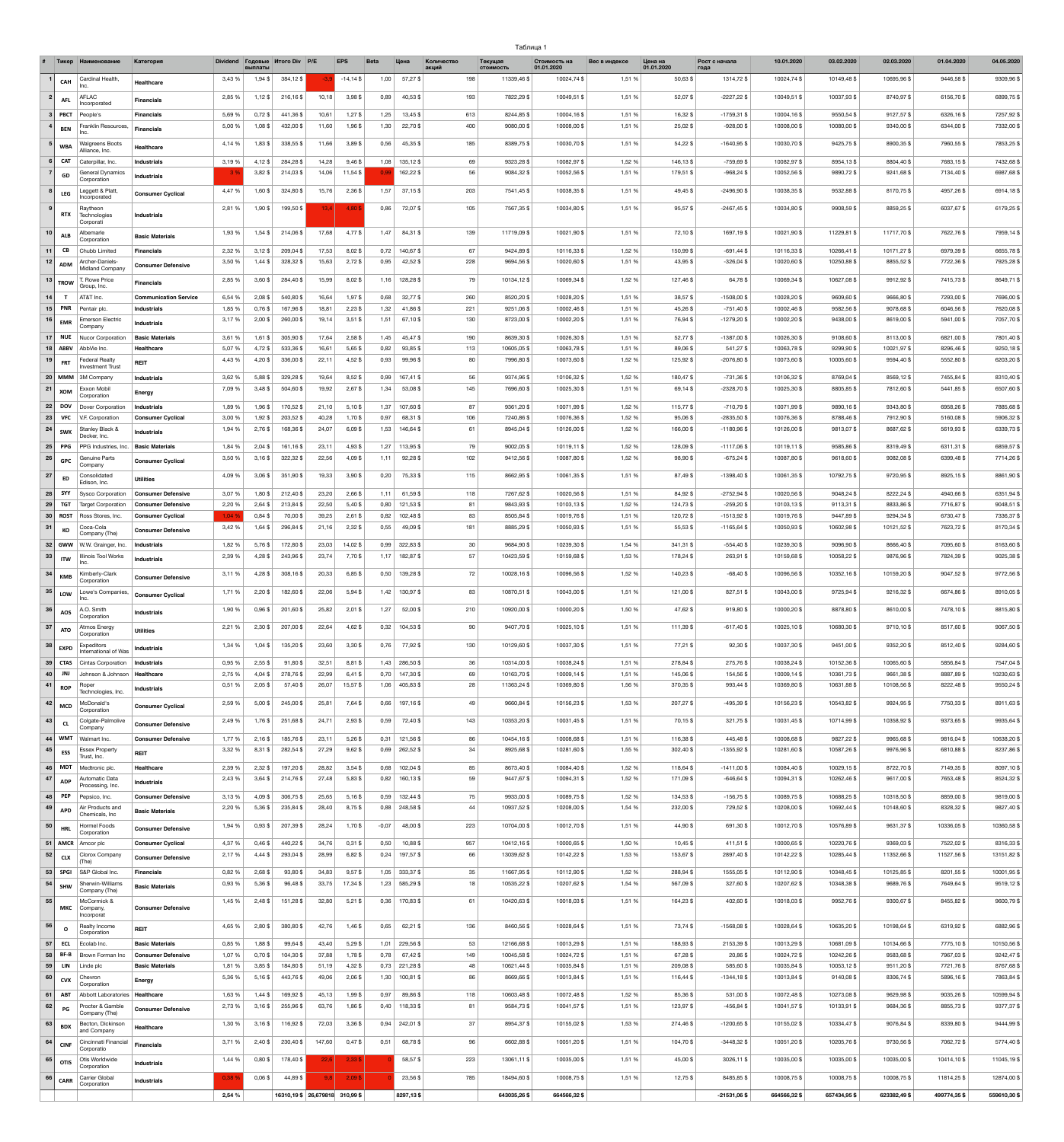## Tаблица 1

| 05.2020     |
|-------------|
| $.57,92$ \$ |
| 32,00\$     |
| 53,25\$     |
| 87,68\$     |
| 96,00\$     |
| $.50,18$ \$ |
| 07,60\$     |
| 84.63.\$    |

|                 | Тикер                                                          | <b>Наименование</b>                      | Категория                    | Dividend | выплаты   | <b>Годовые Итого Div P/E</b> |       | <b>EPS</b> | <b>Beta</b> | Цена     | Количество<br>акций | Текущая<br><b>СТОИМОСТЬ</b> | Стоимость на<br>01.01.2020 | Вес в индексе | Цена на<br>01.01.2020 | Рост с начала<br>года | 10.01.2020  | 03.02.2020 | 02.03.2020 | 01.04.2020 | 04.05.2020  |
|-----------------|----------------------------------------------------------------|------------------------------------------|------------------------------|----------|-----------|------------------------------|-------|------------|-------------|----------|---------------------|-----------------------------|----------------------------|---------------|-----------------------|-----------------------|-------------|------------|------------|------------|-------------|
|                 | $3$ PBCT                                                       | People's                                 | <b>Financials</b>            | 5,69 %   | $0.72$ \$ | 441,36\$                     | 10,61 | 1,27\$     | 1,25        | 13,45 \$ |                     | 613<br>8244,85\$            | 10004,16\$                 | 14,25 %       | 16,32\$               | $-1759,31$ \$         | 10004,16 \$ | 9550,54 \$ | 9127,57\$  | 6326,16\$  | 7257,92 \$  |
|                 |                                                                | ▲ Franklin Resources,                    | <b>Financials</b>            | 5,00 %   | 1,08\$    | 432,00\$                     | 11,60 | 1,96\$     | 1,30        | 22,70\$  |                     | 400<br>9080,00\$            | 10008,00\$                 | 14,25 %       | 25,02\$               | $-928,00$ \$          | 10008,00\$  | 10080,00\$ | 9340,00\$  | 6344,00 \$ | 7332,00 \$  |
|                 | $\begin{array}{c c} 5 & \textbf{WBA} \end{array}$              | <b>Walgreens Boots</b><br>Alliance, Inc. | <b>Healthcare</b>            | 4,14 %   | $,83$ \$  | 338,55 \$                    | 11,66 | $3,89$ \$  | 0,56        | 45,35\$  |                     | 185<br>8389,75\$            | 10030,70\$                 | 14,29 %       | 54,22\$               | $-1640,95$ \$         | 10030,70 \$ | 9425,75 \$ | 8900,35\$  | 7960,55 \$ | 7853,25 \$  |
|                 | $ 7 $ GD                                                       | General Dynamics<br>Corporation          | <b>Industrials</b>           |          | $3,82$ \$ | $214,03$ \$                  | 14,06 | 11,54\$    |             | 162,22\$ |                     | 56<br>9084,32\$             | 10052,56 \$                | 14,32 %       | 179,51 \$             | $-968,24$ \$          | 10052,56 \$ | 9890,72\$  | 9241,68 \$ | 7134,40 \$ | 6987,68 \$  |
| 14 <sub>1</sub> |                                                                | AT&T Inc.                                | <b>Communication Service</b> | 6,54 %   | $2,08$ \$ | 540,80 \$                    | 16,64 | 1,97\$     | 0,68        | 32,77\$  |                     | 260<br>8520,20\$            | 10028,20\$                 | 14,28 %       | 38,57\$               | $-1508,00$ \$         | 10028,20\$  | 9609,60\$  | 9666,80\$  | 7293,00\$  | 7696,00 \$  |
| 18              |                                                                | AbbVie Inc.                              | Healthcare                   | 5,07 %   | 4,72\$    | 533,36\$                     | 16,61 | $5,65$ \$  | 0,82        | 93,85\$  |                     | 113<br>10605,05\$           | 10063,78 \$                | 14,33 %       | 89,06\$               | 541,27\$              | 10063,78 \$ | 9299,90\$  | 10021,97\$ | 8296,46\$  | 9250,18 \$  |
|                 | $\begin{array}{ c c c }\n\hline\n21 & \text{XOM}\n\end{array}$ | <b>Exxon Mobil</b><br>Corporation        | <b>Energy</b>                | 7,09 %   | $3,48$ \$ | 504,60 \$                    | 19,92 | $2,67$ \$  | 1,34        | 53,08\$  |                     | 7696,60 \$<br>145           | 10025,30 \$                | 14,28 %       | 69,14\$               | $-2328,70$ \$         | 10025,30 \$ | 8805,85\$  | 7812,60\$  | 5441,85 \$ | 6507,60 \$  |
|                 |                                                                |                                          |                              | 4,88 %   |           | 3004,70 \$ 14,633994         |       | 28,93 \$   |             | 423,42\$ |                     | 61620,77\$                  | 70212,70\$                 |               |                       | $-8591,93$ \$         | 70212,70\$  | 66662,36\$ | 64110,97\$ | 48796,42\$ | 52884,63 \$ |